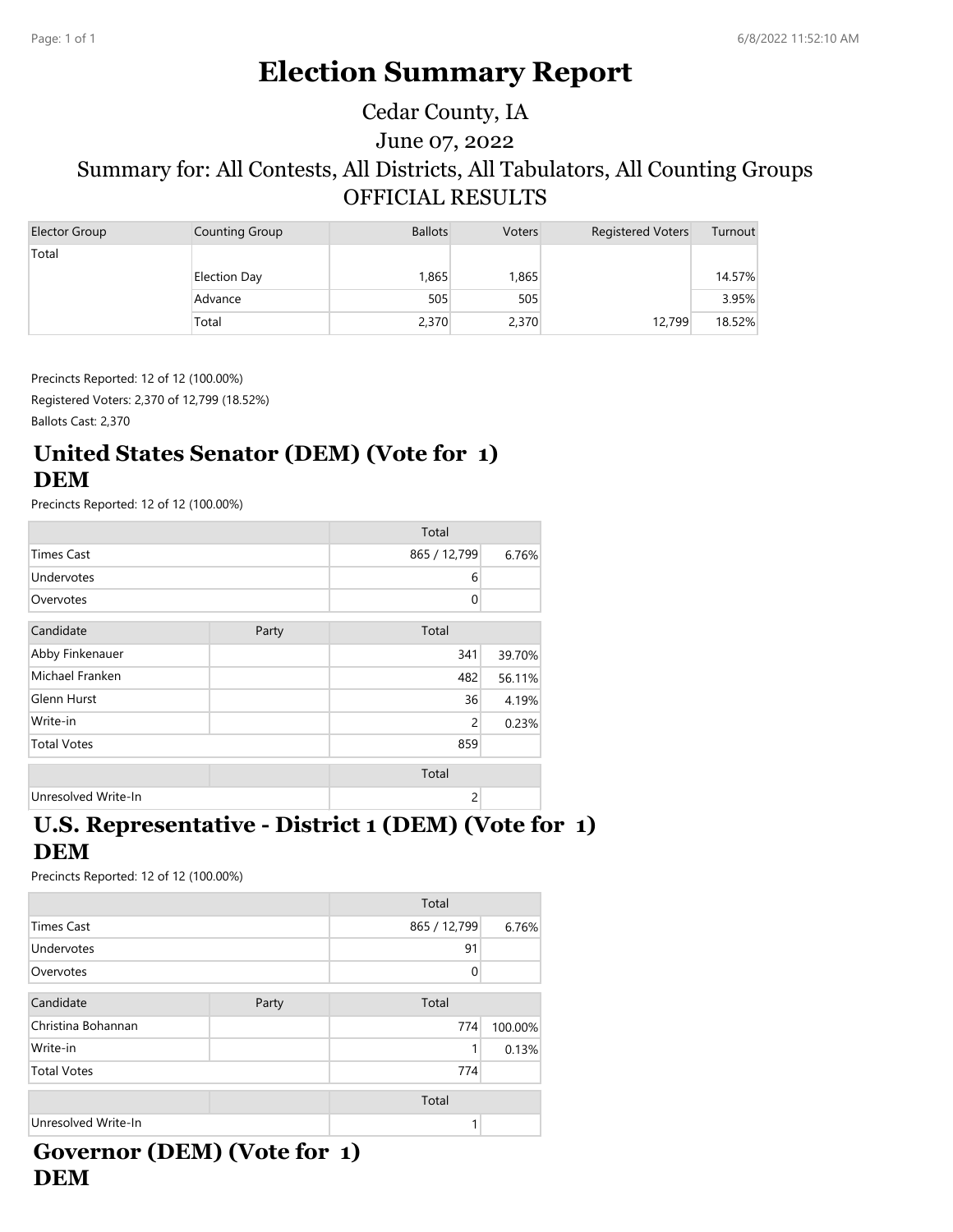#### Precincts Reported: 12 of 12 (100.00%)

|                     |       | Total          |         |
|---------------------|-------|----------------|---------|
| <b>Times Cast</b>   |       | 865 / 12,799   | 6.76%   |
| Undervotes          |       | 71             |         |
| Overvotes           |       | $\Omega$       |         |
| Candidate           | Party | Total          |         |
| Deidre DeJear       |       | 794            | 100.00% |
| Write-in            |       | $\overline{c}$ | 0.25%   |
| <b>Total Votes</b>  |       | 794            |         |
|                     |       | Total          |         |
| Unresolved Write-In |       | $\overline{c}$ |         |

# **Secretary of State (DEM) (Vote for 1) DEM**

Precincts Reported: 12 of 12 (100.00%)

|                     |       | Total          |        |
|---------------------|-------|----------------|--------|
| <b>Times Cast</b>   |       | 865 / 12,799   | 6.76%  |
| Undervotes          |       | 114            |        |
| Overvotes           |       | $\Omega$       |        |
| Candidate           | Party | Total          |        |
| Joel Miller         |       | 575            | 76.56% |
| Eric Van Lancker    |       | 176            | 23.44% |
| Write-in            |       | $\overline{c}$ | 0.27%  |
| <b>Total Votes</b>  |       | 751            |        |
|                     |       | Total          |        |
| Unresolved Write-In |       | $\overline{c}$ |        |

# **Auditor of State (DEM) (Vote for 1) DEM**

Precincts Reported: 12 of 12 (100.00%)

|                     |       | Total        |         |
|---------------------|-------|--------------|---------|
| <b>Times Cast</b>   |       | 865 / 12,799 | 6.76%   |
| Undervotes          |       | 72           |         |
| Overvotes           |       | $\Omega$     |         |
| Candidate           | Party | Total        |         |
| Rob Sand            |       | 793          | 100.00% |
| Write-in            |       | $\mathbf 0$  | 0.00%   |
| <b>Total Votes</b>  |       | 793          |         |
|                     |       | Total        |         |
| Unresolved Write-In |       | $\Omega$     |         |

#### **Treasurer of State (DEM) (Vote for 1) DEM**

|                   | Total        |       |
|-------------------|--------------|-------|
| Times Cast        | 865 / 12,799 | 6.76% |
| <b>Undervotes</b> | 75           |       |
| Overvotes         |              |       |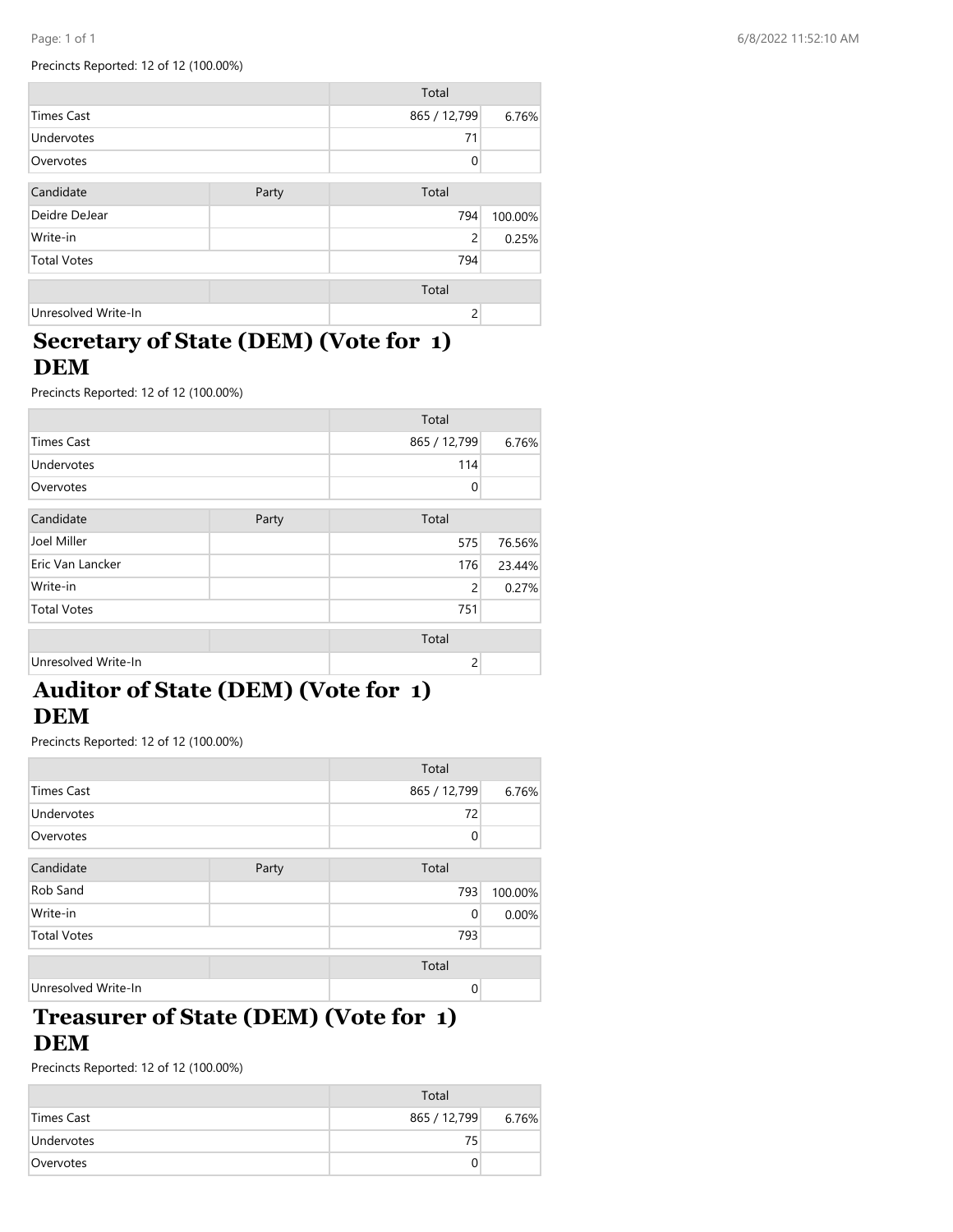| Candidate             | Party | Total |         |
|-----------------------|-------|-------|---------|
| Michael L. Fitzgerald |       | 790   | 100.00% |
| Write-in              |       | 2     | 0.25%   |
| <b>Total Votes</b>    |       | 790   |         |
|                       |       | Total |         |
| Unresolved Write-In   |       |       |         |

# **Secretary of Agriculture (DEM) (Vote for 1) DEM**

Precincts Reported: 12 of 12 (100.00%)

|                     |       | Total        |         |
|---------------------|-------|--------------|---------|
| <b>Times Cast</b>   |       | 865 / 12,799 | 6.76%   |
| Undervotes          |       | 130          |         |
| Overvotes           |       | $\mathbf 0$  |         |
| Candidate           | Party | Total        |         |
| John Norwood        |       | 735          | 100.00% |
| Write-in            |       | 1            | 0.14%   |
| <b>Total Votes</b>  |       | 735          |         |
|                     |       | Total        |         |
| Unresolved Write-In |       | 1            |         |

# **Attorney General (DEM) (Vote for 1) DEM**

Precincts Reported: 12 of 12 (100.00%)

|                     |       | Total        |         |
|---------------------|-------|--------------|---------|
| <b>Times Cast</b>   |       | 865 / 12,799 | 6.76%   |
| Undervotes          |       | 71           |         |
| Overvotes           |       | 0            |         |
| Candidate           |       | Total        |         |
|                     | Party |              |         |
| Tom Miller          |       | 794          | 100.00% |
| Write-in            |       | 1            | 0.13%   |
| <b>Total Votes</b>  |       | 794          |         |
|                     |       | Total        |         |
| Unresolved Write-In |       | 1            |         |

### **State Senator - District 41 (DEM) (Vote for 1) DEM**

|                     |       | Total        |        |
|---------------------|-------|--------------|--------|
| <b>Times Cast</b>   |       | 865 / 12,799 | 6.76%  |
| Undervotes          |       | 70           |        |
| Overvotes           |       | $\Omega$     |        |
| Candidate           | Party | Total        |        |
| Nikole Tutton       |       | 194          | 24.40% |
| Deb VanderGaast     |       | 601          | 75.60% |
| Write-in            |       | 1            | 0.13%  |
| <b>Total Votes</b>  |       | 795          |        |
|                     |       | Total        |        |
| Unresolved Write-In |       | 1            |        |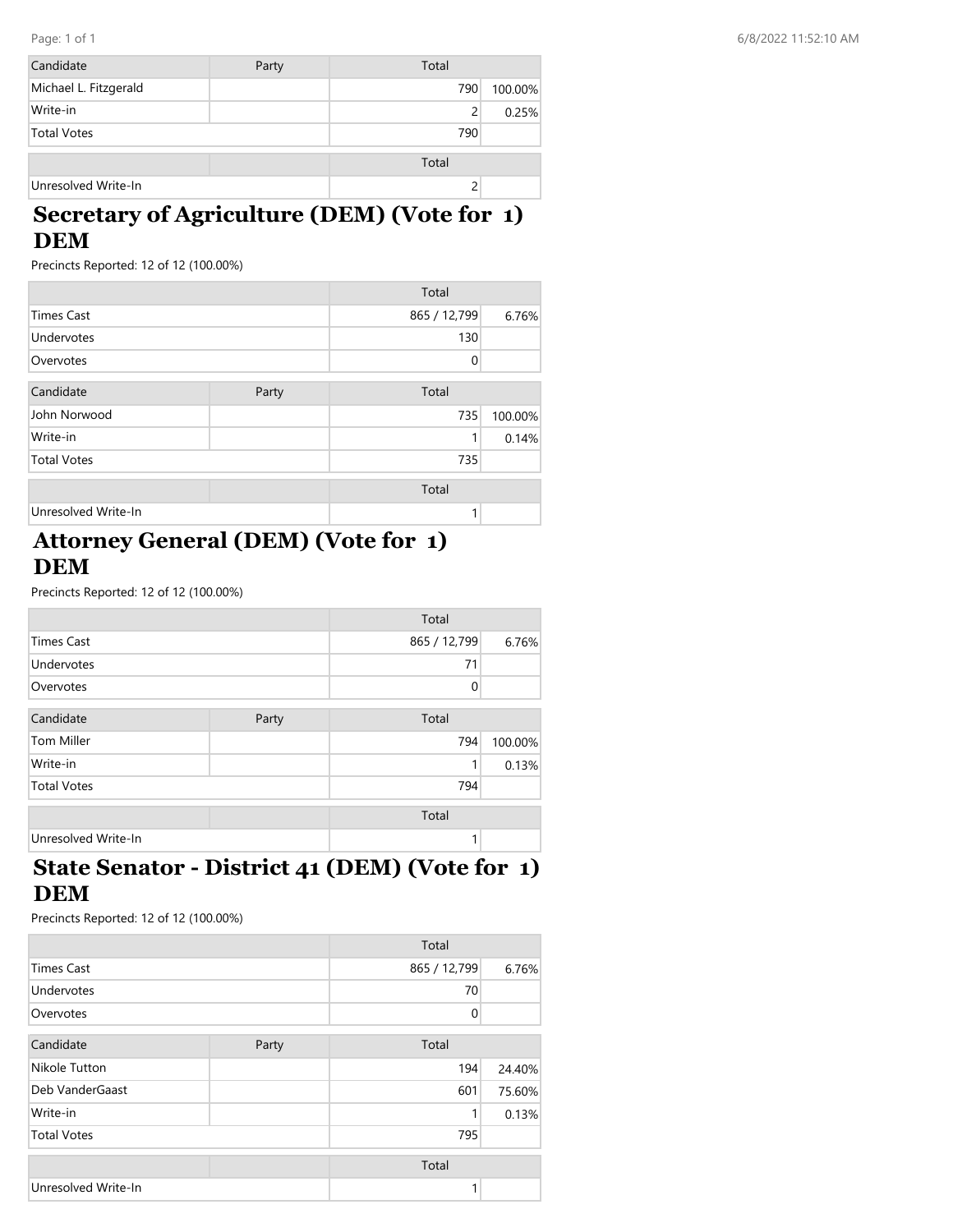### **State Representative - District 82 (DEM) (Vote for 1) DEM**

Precincts Reported: 12 of 12 (100.00%)

|                     |       | Total        |          |
|---------------------|-------|--------------|----------|
| <b>Times Cast</b>   |       | 865 / 12,799 | 6.76%    |
| Undervotes          |       | 865          |          |
| Overvotes           |       | 0            |          |
| Candidate           | Party | Total        |          |
| Write-in            |       |              | $30$ N/A |
| <b>Total Votes</b>  |       | 0            |          |
|                     |       | Total        |          |
| Unresolved Write-In |       | 30           |          |

#### **County Board of Supervisors (DEM) (Vote for 2) DEM**

Precincts Reported: 12 of 12 (100.00%)

|                     |       | Total        |        |
|---------------------|-------|--------------|--------|
| <b>Times Cast</b>   |       | 865 / 12,799 | 6.76%  |
| Undervotes          |       | 1,730        |        |
| Overvotes           |       | 0            |        |
| Candidate           | Party | Total        |        |
| Write-in            |       |              | 78 N/A |
| <b>Total Votes</b>  |       | $\Omega$     |        |
|                     |       | Total        |        |
| Unresolved Write-In |       | 78           |        |

#### **County Treasurer (DEM) (Vote for 1) DEM**

Precincts Reported: 12 of 12 (100.00%)

|                     |       | Total          |         |
|---------------------|-------|----------------|---------|
| <b>Times Cast</b>   |       | 865 / 12,799   | 6.76%   |
| Undervotes          |       | 144            |         |
| Overvotes           |       | 0              |         |
| Candidate           | Party | Total          |         |
| Sandy Delaney       |       | 721            | 100.00% |
| Write-in            |       | $\overline{2}$ | 0.28%   |
| <b>Total Votes</b>  |       | 721            |         |
|                     |       | Total          |         |
| Unresolved Write-In |       | 2              |         |

### **County Recorder (DEM) (Vote for 1) DEM**

|            |       | Total        |       |
|------------|-------|--------------|-------|
| Times Cast |       | 865 / 12,799 | 6.76% |
| Undervotes |       | 865          |       |
| Overvotes  |       |              |       |
| Candidate  | Party | Total        |       |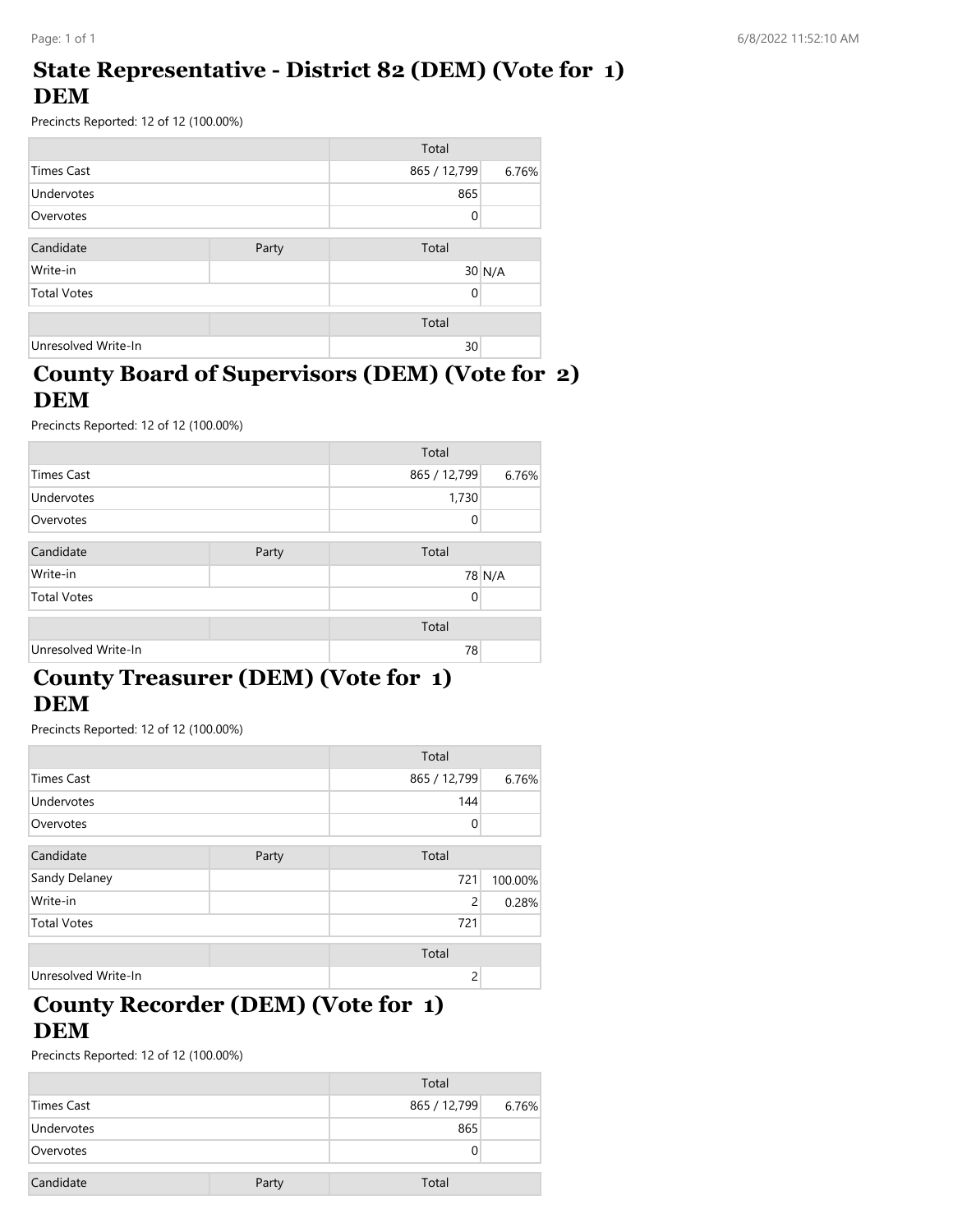| Write-in            | $12$ N/A |
|---------------------|----------|
| <b>Total Votes</b>  |          |
|                     | Total    |
| Unresolved Write-In | 12       |

# **County Attorney (DEM) (Vote for 1) DEM**

Precincts Reported: 12 of 12 (100.00%)

|                     |       | Total        |          |
|---------------------|-------|--------------|----------|
| <b>Times Cast</b>   |       | 865 / 12,799 | 6.76%    |
| Undervotes          |       | 865          |          |
| Overvotes           |       | $\Omega$     |          |
| Candidate           | Party | Total        |          |
| Write-in            |       |              | $13$ N/A |
| <b>Total Votes</b>  |       | $\Omega$     |          |
|                     |       | Total        |          |
| Unresolved Write-In |       | 13           |          |

### **United States Senator (REP) (Vote for 1) REP**

Precincts Reported: 12 of 12 (100.00%)

|                     |       | Total          |        |
|---------------------|-------|----------------|--------|
| <b>Times Cast</b>   |       | 1,505 / 12,799 | 11.76% |
| Undervotes          |       | 30             |        |
| Overvotes           |       | 0              |        |
| Candidate           | Party | Total          |        |
| Jim Carlin          |       | 303            | 20.54% |
| Chuck Grassley      |       | 1,172          | 79.46% |
| Write-in            |       | 3              | 0.20%  |
| <b>Total Votes</b>  |       | 1,475          |        |
|                     |       | Total          |        |
| Unresolved Write-In |       | 3              |        |

# **U.S. Representative - District 1 (REP) (Vote for 1) REP**

Precincts Reported: 12 of 12 (100.00%)

|                          |       | Total          |         |
|--------------------------|-------|----------------|---------|
| <b>Times Cast</b>        |       | 1,505 / 12,799 | 11.76%  |
| Undervotes               |       | 240            |         |
| Overvotes                |       | $\Omega$       |         |
| Candidate                | Party | Total          |         |
| Mariannette Miller-Meeks |       | 1,265          | 100.00% |
| Write-in                 |       | 16             | 1.26%   |
| <b>Total Votes</b>       |       | 1,265          |         |
|                          |       | Total          |         |
| Unresolved Write-In      |       | 16             |         |

# **Governor (REP) (Vote for 1) REP**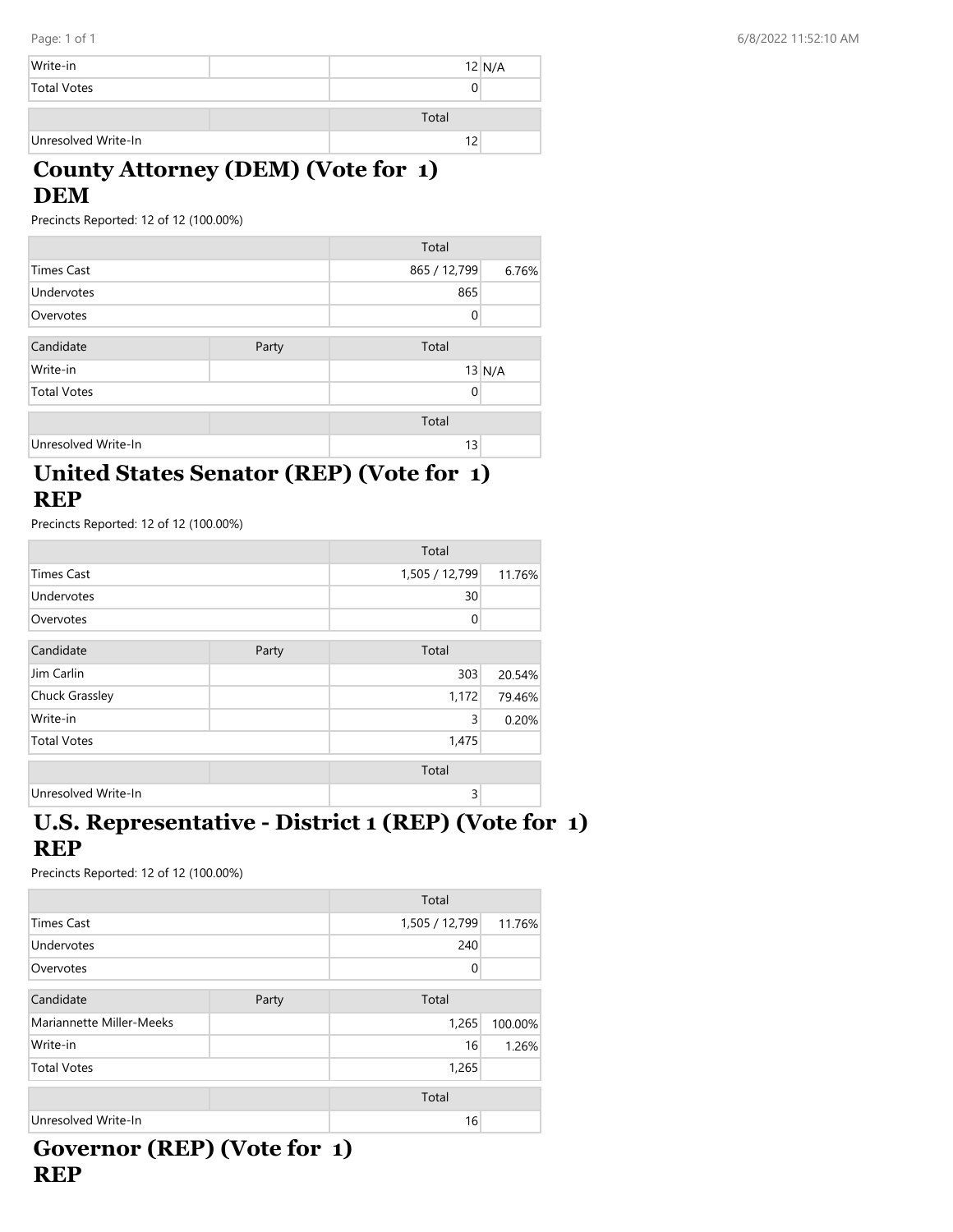Precincts Reported: 12 of 12 (100.00%)

|                     |       | Total          |         |
|---------------------|-------|----------------|---------|
| <b>Times Cast</b>   |       | 1,505 / 12,799 | 11.76%  |
| Undervotes          |       | 103            |         |
| Overvotes           |       | $\Omega$       |         |
| Candidate           | Party | Total          |         |
| Kim Reynolds        |       | 1,402          | 100.00% |
| Write-in            |       | 8              | 0.57%   |
| <b>Total Votes</b>  |       | 1,402          |         |
|                     |       | Total          |         |
| Unresolved Write-In |       | 8              |         |

#### **Secretary of State (REP) (Vote for 1) REP**

Precincts Reported: 12 of 12 (100.00%)

|                     |       | Total          |         |
|---------------------|-------|----------------|---------|
| <b>Times Cast</b>   |       | 1,505 / 12,799 | 11.76%  |
| Undervotes          |       | 215            |         |
| Overvotes           |       | 0              |         |
| Candidate           | Party | Total          |         |
| Paul D. Pate        |       | 1,290          | 100.00% |
| Write-in            |       | 3              | 0.23%   |
| <b>Total Votes</b>  |       | 1,290          |         |
|                     |       | Total          |         |
| Unresolved Write-In |       | 3              |         |

# **Auditor of State (REP) (Vote for 1) REP**

Precincts Reported: 12 of 12 (100.00%)

|                     |       | Total          |        |
|---------------------|-------|----------------|--------|
| <b>Times Cast</b>   |       | 1,505 / 12,799 | 11.76% |
| Undervotes          |       | 360            |        |
| Overvotes           |       | 0              |        |
| Candidate           | Party | Total          |        |
| <b>Todd Halbur</b>  |       | 584            | 51.00% |
| Mary Ann Hanusa     |       | 561            | 49.00% |
| Write-in            |       | $\overline{2}$ | 0.17%  |
| <b>Total Votes</b>  |       | 1,145          |        |
|                     |       | Total          |        |
| Unresolved Write-In |       | $\overline{c}$ |        |

#### **Treasurer of State (REP) (Vote for 1) REP**

|                   | Total                 |  |
|-------------------|-----------------------|--|
| Times Cast        | 1,505 / 12,799 11.76% |  |
| <b>Undervotes</b> | 329                   |  |
| Overvotes         |                       |  |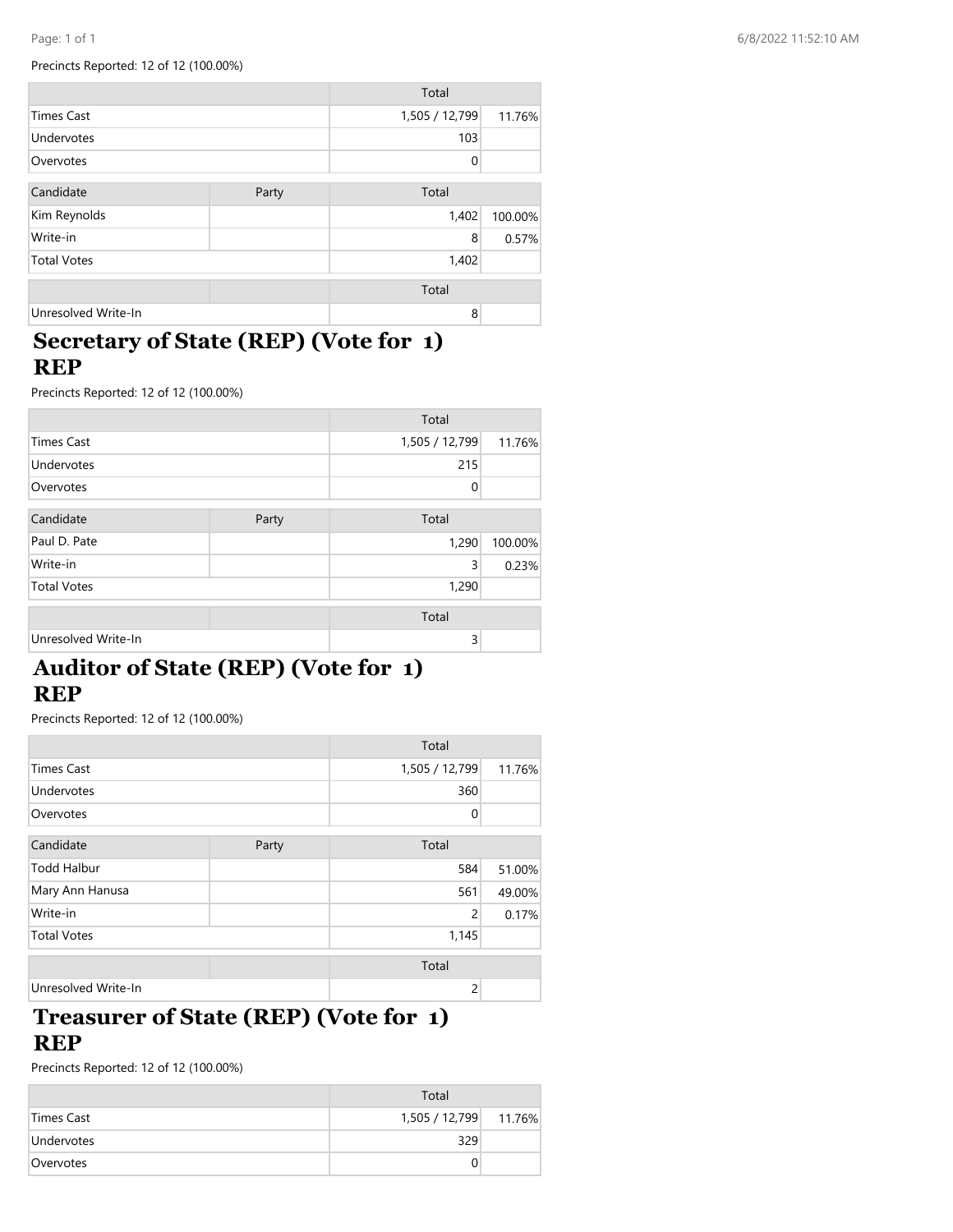| Candidate           | Party | Total |         |
|---------------------|-------|-------|---------|
| Roby Smith          |       | 1,176 | 100.00% |
| Write-in            |       | 3     | 0.26%   |
| <b>Total Votes</b>  |       | 1,176 |         |
|                     |       | Total |         |
| Unresolved Write-In |       | 3     |         |

# **Secretary of Agriculture (REP) (Vote for 1) REP**

Precincts Reported: 12 of 12 (100.00%)

|                     |       | Total          |         |
|---------------------|-------|----------------|---------|
| <b>Times Cast</b>   |       | 1,505 / 12,799 | 11.76%  |
| Undervotes          |       | 221            |         |
| Overvotes           |       | $\mathbf 0$    |         |
| Candidate           | Party | Total          |         |
| Mike Naig           |       | 1,284          | 100.00% |
| Write-in            |       | $\overline{4}$ | 0.31%   |
| <b>Total Votes</b>  |       | 1,284          |         |
|                     |       | Total          |         |
| Unresolved Write-In |       | $\overline{4}$ |         |

# **Attorney General (REP) (Vote for 1) REP**

Precincts Reported: 12 of 12 (100.00%)

|                     |       | Total          |         |
|---------------------|-------|----------------|---------|
| <b>Times Cast</b>   |       | 1,505 / 12,799 | 11.76%  |
| Undervotes          |       | 374            |         |
| Overvotes           |       | $\Omega$       |         |
|                     |       |                |         |
| Candidate           | Party | Total          |         |
| Brenna Bird         |       | 1,131          | 100.00% |
| Write-in            |       | $\overline{c}$ | 0.18%   |
| <b>Total Votes</b>  |       | 1,131          |         |
|                     |       | Total          |         |
| Unresolved Write-In |       | $\overline{c}$ |         |
|                     |       |                |         |

### **State Senator - District 41 (REP) (Vote for 1) REP**

|                     |       | Total          |        |
|---------------------|-------|----------------|--------|
| <b>Times Cast</b>   |       | 1,505 / 12,799 | 11.76% |
| Undervotes          |       | 98             |        |
| Overvotes           |       | $\Omega$       |        |
| Candidate           | Party | Total          |        |
| Kerry Gruenhagen    |       | 587            | 41.72% |
| Alan Weets          |       | 820            | 58.28% |
| Write-in            |       | 1              | 0.07%  |
| <b>Total Votes</b>  |       | 1,407          |        |
|                     |       | Total          |        |
| Unresolved Write-In |       | 1              |        |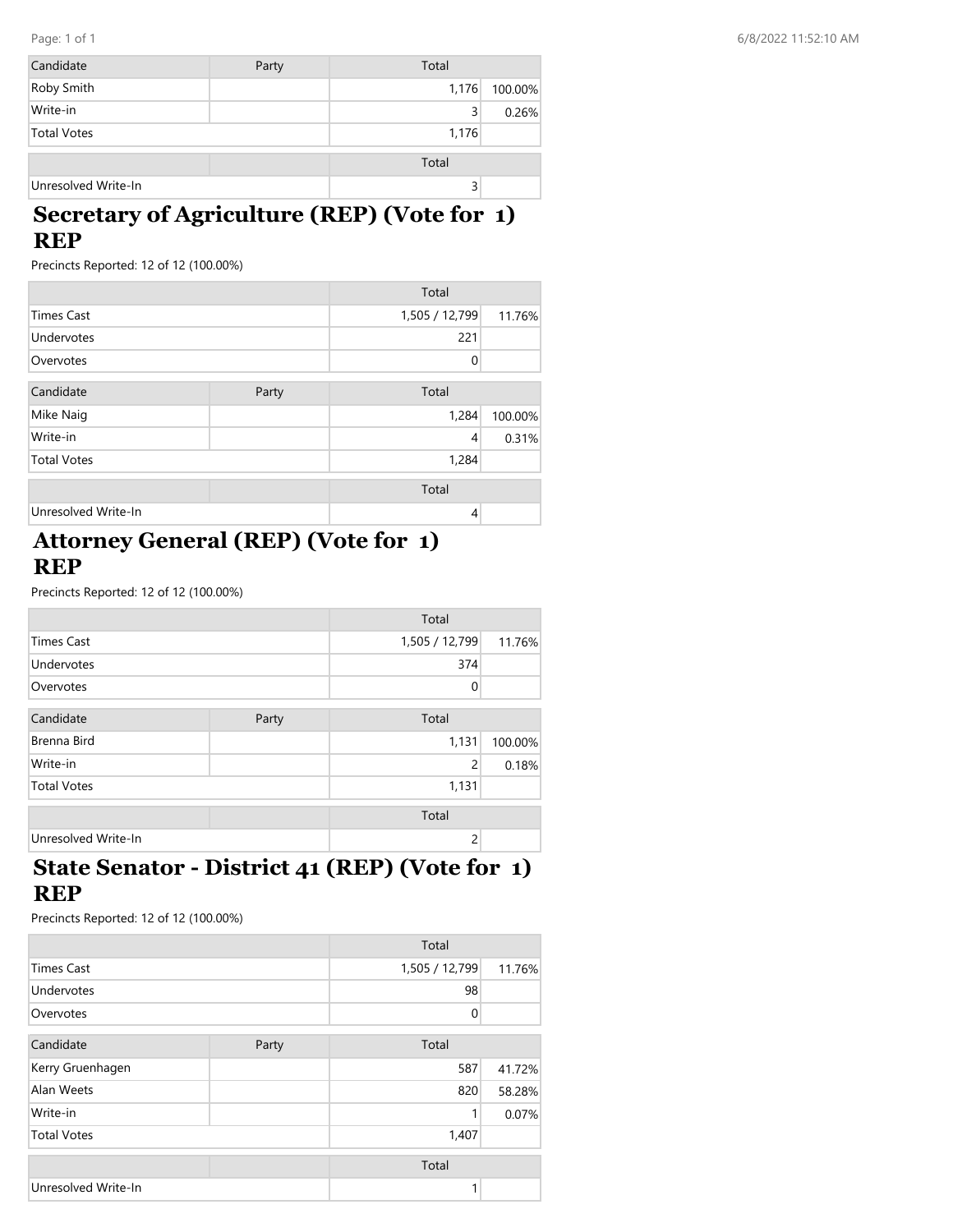#### **State Representative - District 82 (REP) (Vote for 1) REP**

Precincts Reported: 12 of 12 (100.00%)

|                     |       | Total          |         |
|---------------------|-------|----------------|---------|
| <b>Times Cast</b>   |       | 1,505 / 12,799 | 11.76%  |
| Undervotes          |       | 107            |         |
| Overvotes           |       | 0              |         |
| Candidate           | Party | Total          |         |
| Bobby Kaufmann      |       | 1,398          | 100.00% |
| Write-in            |       | 5              | 0.36%   |
| <b>Total Votes</b>  |       | 1,398          |         |
|                     |       | Total          |         |
| Unresolved Write-In |       | 5              |         |

#### **County Board of Supervisors (REP) (Vote for 2) REP**

Precincts Reported: 12 of 12 (100.00%)

|                     |       | Total          |        |
|---------------------|-------|----------------|--------|
| <b>Times Cast</b>   |       | 1,505 / 12,799 | 11.76% |
| Undervotes          |       | 565            |        |
| Overvotes           |       | 0              |        |
| Candidate           | Party | Total          |        |
| Mike Bixler         |       | 813            | 33.25% |
| <b>Brad Gaul</b>    |       | 892            | 36.48% |
| Todd A. Sawyer      |       | 740            | 30.27% |
| Write-in            |       | 14             | 0.57%  |
| <b>Total Votes</b>  |       | 2,445          |        |
|                     |       | Total          |        |
| Unresolved Write-In |       | 14             |        |

### **County Treasurer (REP) (Vote for 1) REP**

Precincts Reported: 12 of 12 (100.00%)

|                     |       | Total          |        |
|---------------------|-------|----------------|--------|
| <b>Times Cast</b>   |       | 1,505 / 12,799 | 11.76% |
| Undervotes          |       | 1,505          |        |
| Overvotes           |       | 0              |        |
| Candidate           | Party | Total          |        |
| Write-in            |       |                | 62 N/A |
| <b>Total Votes</b>  |       | 0              |        |
|                     |       | Total          |        |
| Unresolved Write-In |       | 62             |        |

#### **County Recorder (REP) (Vote for 1) REP**

| Times Cast | 1,505 / 12,799 | 11.76% |
|------------|----------------|--------|